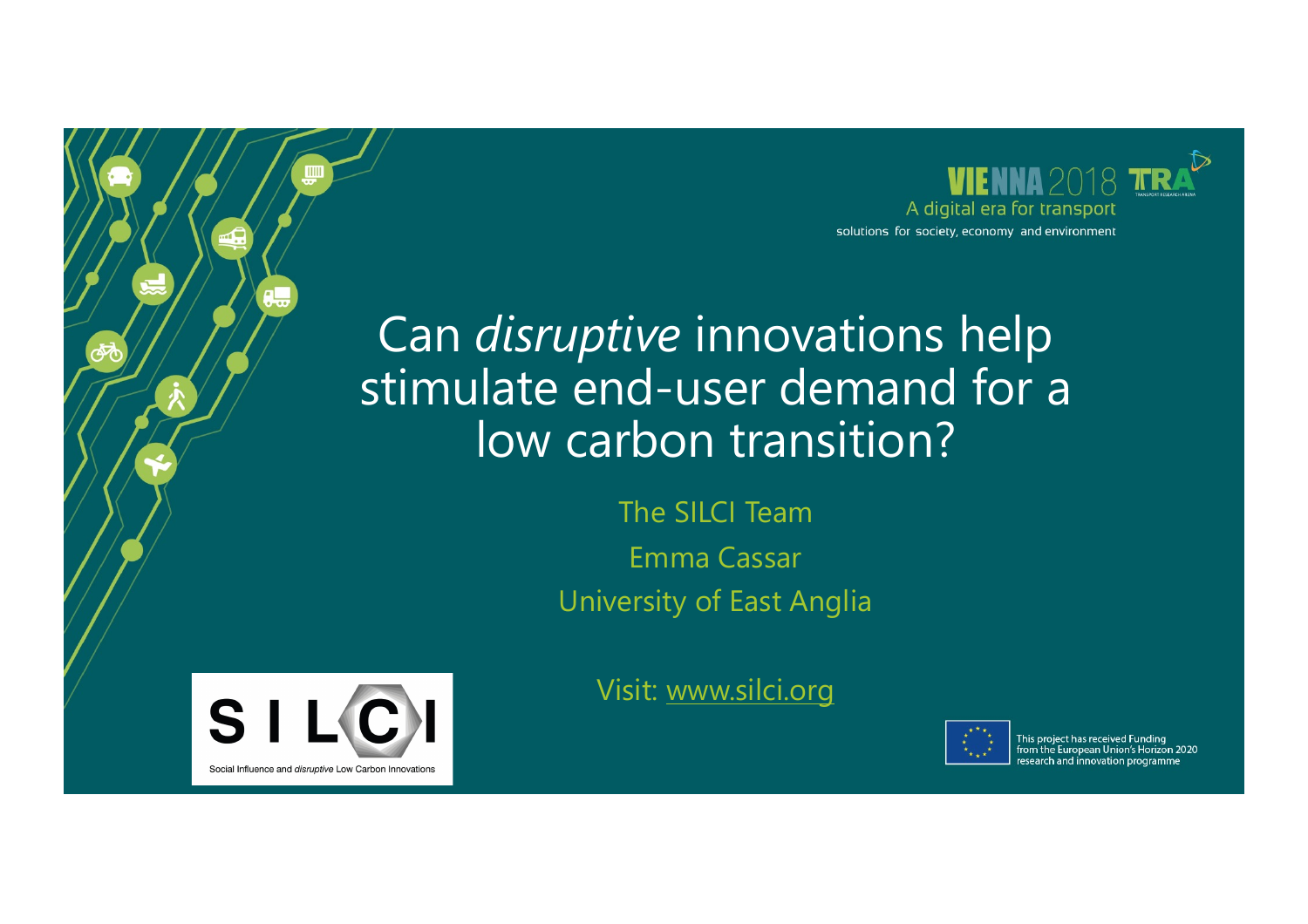#### *disruptive* low carbon innovations – fulfil both consumer need and a social need

- *Disruptive*
	- Displaces an existing product and/or service
	- Offers a new set of attributes to the consumer
	- Example Car Clubs give consumers flexibility no maintenance or care obligations
- *Attributes determine adoption rates*  Rogers (2003)
- Potentially strengthen market demand and reduce greenhouse gas emissions if adopted at scale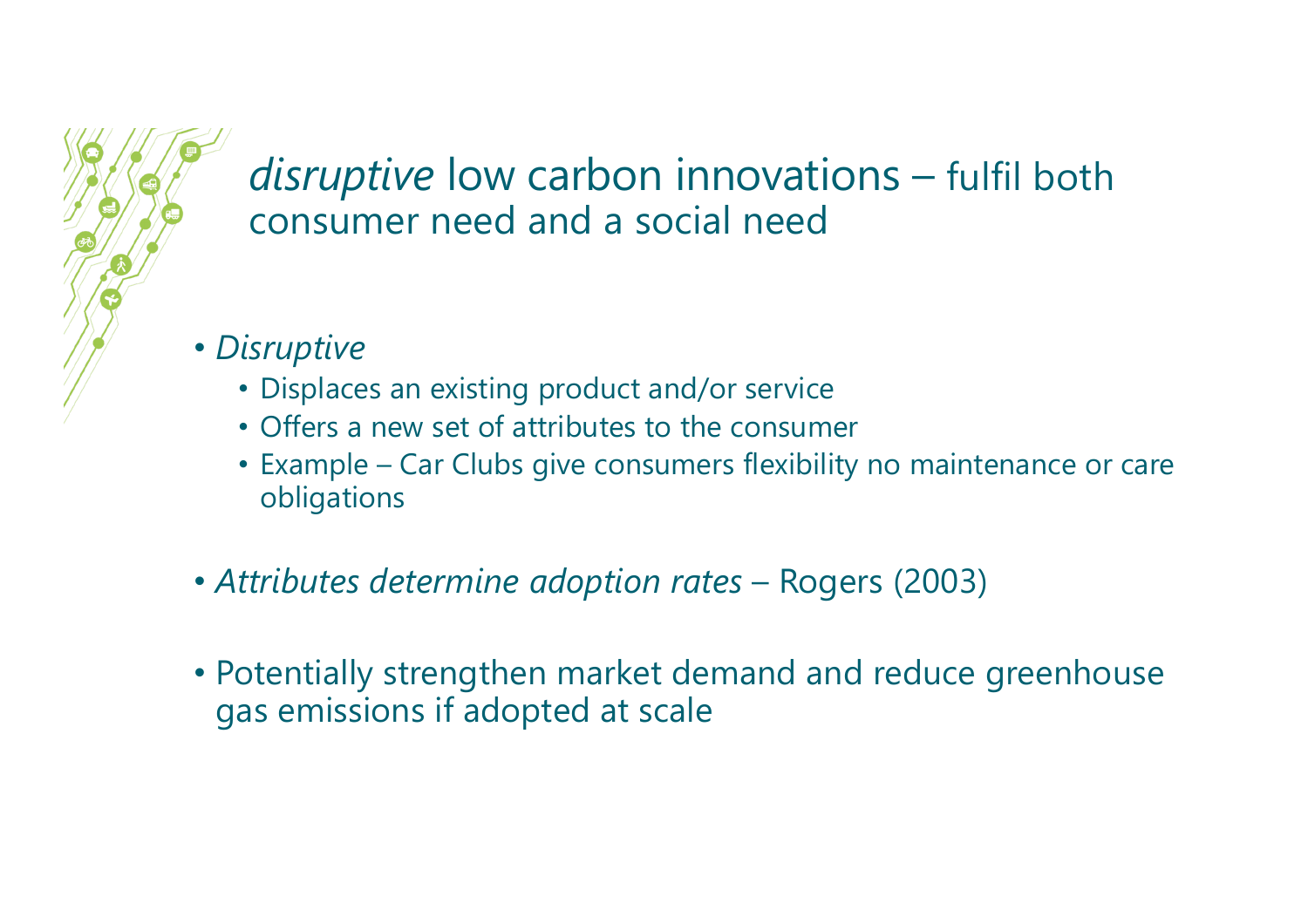# *disruptive* low carbon innovations – Mobility

Table 3. Potentially *disruptive* low carbon innovations relating to mobility. Note: \* dLCIs included in survey of innovation experts, see below;  $\dagger$  other dLCIs;  $\ddagger$  denotes additional low-carbon mobility strategies).

| type of innovation or                     |                       | potentially disruptive low C innovations  | displaced incumbent         |
|-------------------------------------------|-----------------------|-------------------------------------------|-----------------------------|
| strategy                                  |                       | or low C strategy                         |                             |
| alternative fuel or<br>vehicle technology | $\star$               | electric vehicles (EVs)                   | conventional ICE vehicles   |
|                                           | $\ast$                | autonomous (self-driving) vehicles        | conventional ICE vehicles   |
|                                           | $\star$               | fuel efficient ICEs                       | conventional ICE vehicles   |
|                                           | $\star$               | hydrogen fuel cell vehicles               | conventional ICE vehicles   |
|                                           | $\star$               | advanced biofuels                         | conventional ICE vehicles   |
| alternative form<br>of auto-mobility      | ÷                     | car clubs, car sharing                    | car ownership & use         |
|                                           | $\star$               | mobility-as-a-service (MaaS) <sup>a</sup> | car ownership & use         |
|                                           | $\star$               | ride-sharing                              | car ownership & use         |
| alternative to<br>auto-mobility           |                       | e-bikes                                   | bikes, motorbikes           |
|                                           | +                     | neighbourhood EVs                         | walking, public transport   |
|                                           | $\tilde{}$            | modal shift to public transport           | car use                     |
|                                           | $\tilde{\phantom{a}}$ | active modes (walking, cycling)           | car use, public transport   |
| reduced demand<br>for auto-mobility       | $\star$               | telecommuting, video- or teleconferencing | commuting                   |
|                                           | ÷                     | interactive virtual reality b             | commuting, teleconferencing |
|                                           | $\tilde{\phantom{a}}$ | disappearing traffic <sup>c</sup>         | road infrastructure         |
|                                           | $\tilde{\phantom{a}}$ | car-free communities                      | car-dependent suburbs       |

'Most disruptive' and 'lowest C' mobility:

Electric vehicles



Mobility-as-a-Service



Car Sharing



Wilson, C. (2018) Disruptive low-carbon Innovations. Energy Research and Social Science 37: 216-223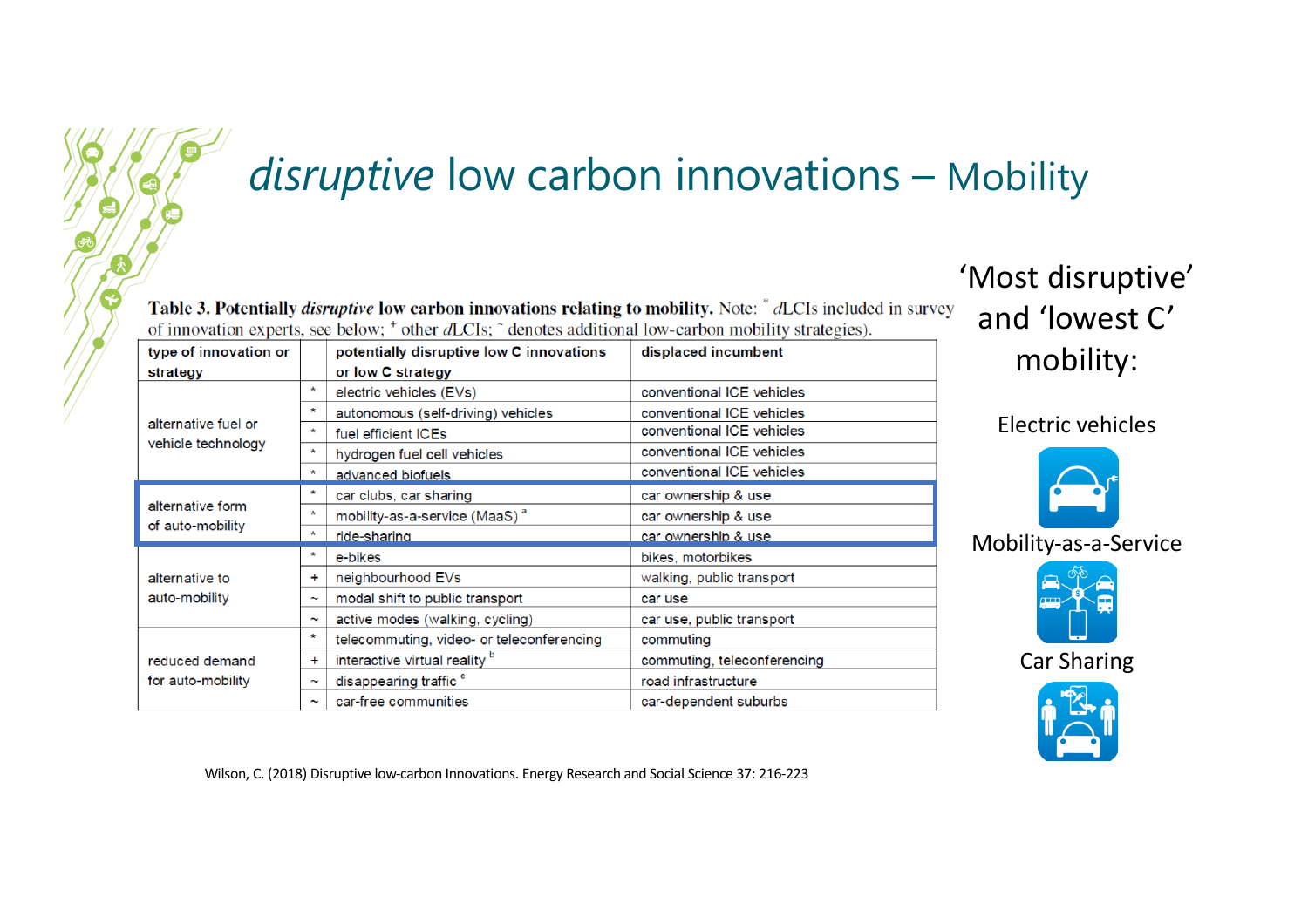### Mobility as a Service – Transforming how people in cities commute

- Planning, ticketing and payment in one single app
- Regional trials across Europe
- Early Adopters? Novel Attributes to the end user? Lower GHG emissions?

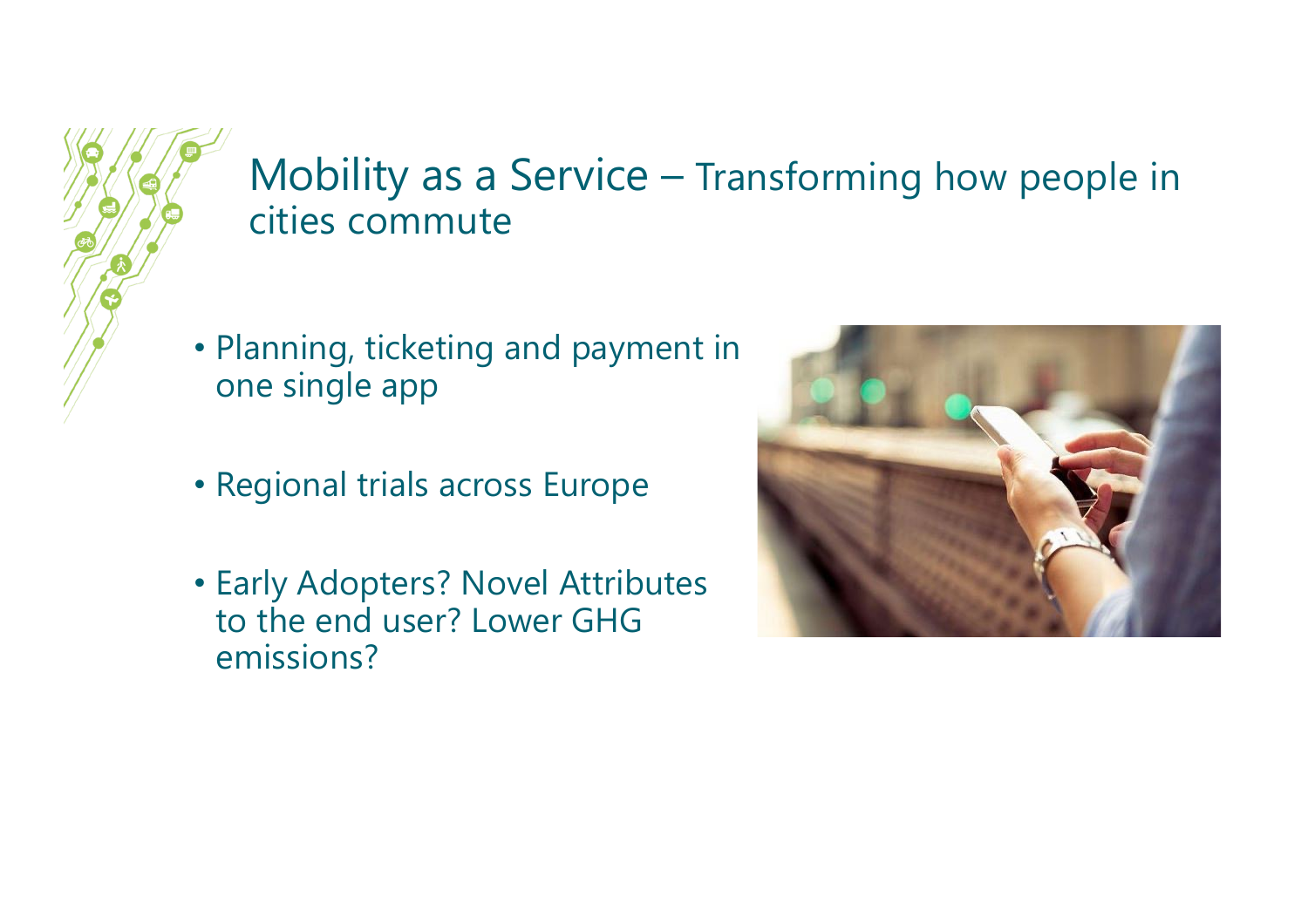*disruptive* low carbon innovations – Studies that quantified emission reduction potentials

- International Transport Forum Studies
	- Replacing all motorised road trips with shared services
	- $CO<sub>2</sub>$  emissions fell by 62% in Lisbon
	- $\cdot$  CO<sub>2</sub> emissions for Helsinki Metropolitan Area fell by 28%

ITF (2016) Shared Mobility: Innovation for Liveable Cities. Paris, France International Transport Forum (ITF) ITF (2017) Shared Mobility Simulations for Helsinki. Paris, France International Transport Forum (ITF)

- RethinkX (US) study
	- Mobility as a Service using autonomous electric vehicles
	- Reduce  $CO<sub>2</sub>$  emissions by 90%

Arbib & Seba (2017) Rethinking Transportation 2020-2030. RethinkX.